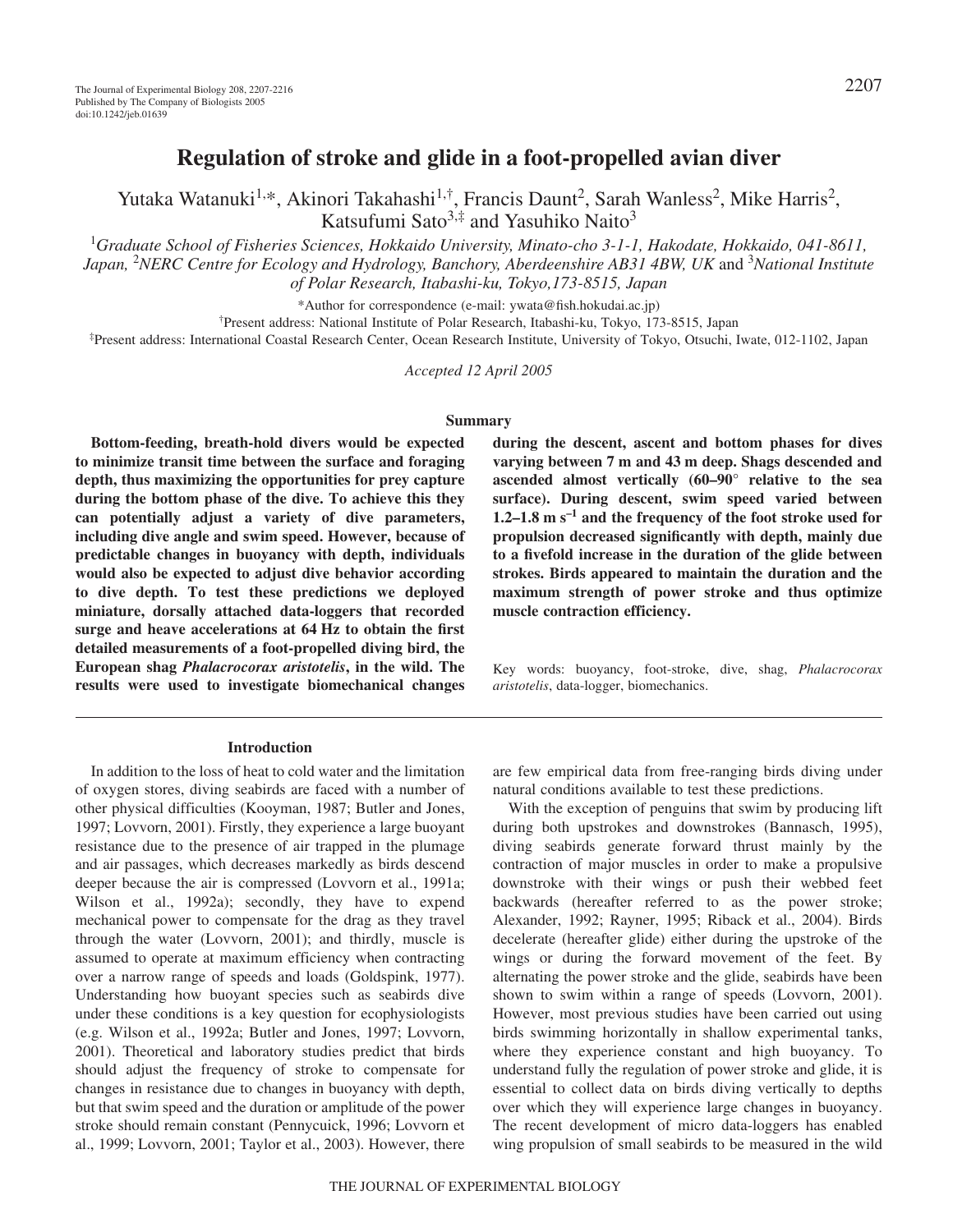# 2208 Y. Watanuki and others

using high frequency sampling of acceleration of the body (Watanuki et al., 2003). To date, however, similar measurements have not been made for foot-propelled divers.

Shags and cormorants (Phalacrocoracidae) are footpropelled divers. Typically they descend directly (descent phase) to a given depth (from  $10 \text{ m}$  to  $>100 \text{ m}$ ), where they remain foraging (bottom phase) before ascending directly (ascent phase) to the surface (Croxall et al., 1991; Watanuki et al., 1996; Grémillet et al., 1998). To maximize feeding time, bottom-feeders should minimize transit time, and hence descend and ascend vertically (Houston and Carbone, 1992; Hansen and Ricklefs, 2004). Although shags and cormorants are less buoyant than many other diving birds, in general, they are positively buoyant over the range of depths used for foraging (Wilson et al., 1992a; Husler, 1992; Riback et al., 2004). Shags and cormorants make forward thrusts by pushing both of their webbed feet backwards simultaneously, i.e. a power stroke (Schmid et al., 1995). Hence, they are expected to make a forward thrust only during a power stroke.

To further understand how power stroke and glide are regulated to achieve efficient diving in foot-propelled divers, we deployed bird-borne miniaturised data-loggers on freeranging European shags *Phalacrocorax aristotelis* (hereafter referred to as shags). The loggers enabled us to determine the body angle and the characteristics of foot strokes by recording heave (ventral-to-dorsal) and surge (tail-to-head) accelerations of the bird's body at 64 Hz. We used these data to test three hypotheses: (1) shags descend vertically; (2) shags use a range of swim speeds during descent; and (3) during dive descent shags decrease the frequency of the power stroke by increasing the duration of the glide. We also describe the body angle and the stroke pattern during the bottom and ascent phases.

#### **Materials and methods**

### *Study site and species*

Fieldwork was carried out on the Isle of May, off the coast of southeast Scotland, between 9 and 22 June 2003. During the breeding season shags at this colony typically forage benthically at depths of between 20 and 40 m (Wanless et al., 1991a,b). Fourteen birds, with broods of three small- to medium-sized chicks, were caught at the nest using a hook attached to a 5 m bamboo pole. The birds were weighed using a pesola spring balance to the nearest  $5g$  and sexed from vocalization (males are vocal, females are mute) and size (males are significantly larger and heavier than females; Snow, 1963).

A data-logger (16 mm in diameter, 60 mm long, mass in air 16 g; M190-D2GT, Little Leonardo Ltd, Tokyo, Japan) was attached in the middle of the lower back of each bird (Fig. 1). To keep the longitudinal axis of the logger parallel to the bird's head-to-tail axis, loggers were attached using two plastic cable ties and waterproof adhesive tape to a piece of plastic netting  $(3 cm \times 5 cm)$  glued among the feathers with a fast-setting glue (Loctite 401). The attachment process took less than 10 min, after which birds were released; 12 returned directly to the nest,



Fig. 1. Attachment of data-logger on bird's back. Diagram shows angle of Y (surge) axis of logger to horizon  $(γ)$ , that of body axis to horizon (θ) defined as body angle (negative as the bird descends) and logger attachment angle  $(\alpha)$ .

two initially went onto the sea to wash and preen but were still back on the nest within 10 min. The nests of birds with loggers were checked each morning and evening and attendance of the pair and the brood size recorded on each visit. Birds were recaptured within 3 days of logger deployment and the devices removed.

#### *Data-logger*

The loggers had a 16 MB EEPROM memory and recorded depth with a pressure sensor  $(\pm 1 \text{ m}$  accuracy, FPBS-82A, Fujikura, Tokyo, Japan) every second, and acceleration along the perpendicular axes with a capacitive accelerometer (ADXL202E, Analog device, Norwood, MA, USA) at 64 Hz for approximately 24 h.

To calibrate the recorded acceleration values, gravity accelerations  $(9.8 \text{ m s}^{-2})$  were recorded by each logger set at angles of 90°, 0° and –90°, respectively, to the horizon at room temperature. Temperature effects of between 7–20° are <4% and do not require corrections (Watanuki et al., 2003). To measure the attachment angles of each logger along the bird's body axis ( $\alpha$ , Fig. 1), we arbitrarily selected ten samples of 4 s duration of surge acceleration when the bird was on the surface between dives and the body axis should have been horizontal (see appendix in Watanuki et al., 2003). The average over 4 s was within 96–102% of the overall average for each bird, indicating that the attachment angle was stable during the deployment. The estimated attachment angle  $(\alpha)$  varied between  $-7^{\circ}$  and  $9^{\circ}$  (Table 1).

#### *Body angle, swim speed and stroke*

For ten of the shags data-loggers were used to record surge and heave by aligning the vertical axis of the logger parallel to the bird's ventral-to-dorsal axis (Table 1). The remaining four birds were used to check for evidence of sway (right–left) acceleration by aligning the vertical axis of the data-loggers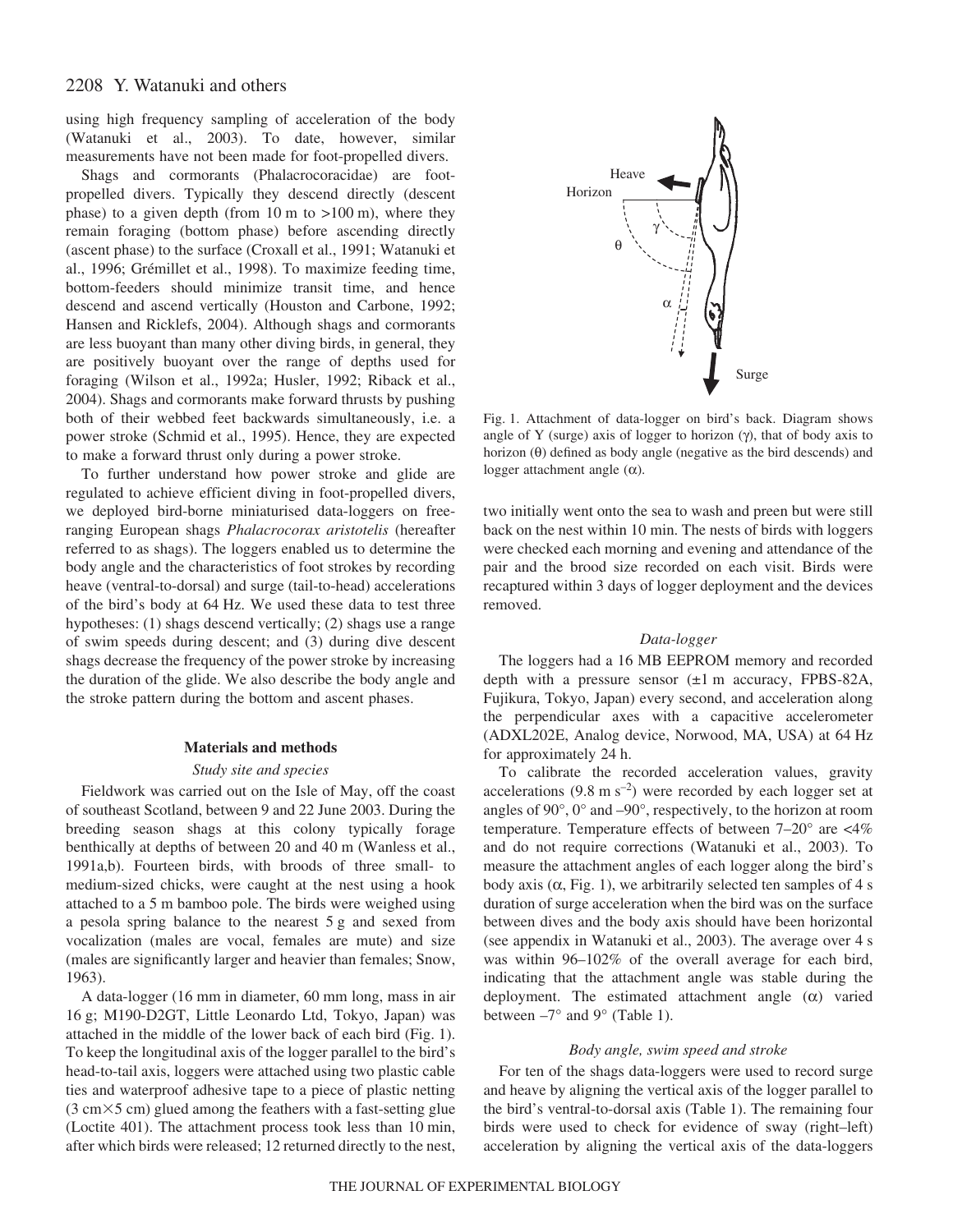| Bird sex | Body<br>mass(g)     | $x$ axis | $\alpha$<br>(degrees) | β<br>(degrees) | Number of<br>dives | Median<br>depth(m) | Median<br>duration (s) | Maximum<br>depth(m) | Maximum<br>duration $(s)$ |
|----------|---------------------|----------|-----------------------|----------------|--------------------|--------------------|------------------------|---------------------|---------------------------|
| Sg1M     | 1730                | Heave    | 8                     | 90             | 50                 | 40.1               | 97                     | 43.4                | 150                       |
| Sg2F     | 1520                | Heave    |                       | 90             | 91                 | 30.0               | 71                     | 37.3                | 93                        |
| Sg2M     | 1840                | Heave    | $\boldsymbol{0}$      | 90             | 102                | 26.9               | 64                     | 32.4                | 103                       |
| Sg3F     | 1500                | Heave    | 9                     | 48             | 141                | 32.0               | 69                     | 35.8                | 89                        |
| Sg4F     | 1550                | Heave    | 6                     | 90             | 118                | 22.7               | 61                     | 30.9                | 99                        |
| Sg5M     | 1820                | Sway     | $-7$                  | 11             | 59                 | 40.6               | 81                     | 49.7                | 103                       |
| Sg6M     | 1910                | Heave    | 4                     | 90             | 160                | 10.2               | 43                     | 41.8                | 98                        |
| Sg7F     | 1600                | Sway     | $\mathbf{0}$          | $-18$          | 120                | 25.0               | 62                     | 30.4                | 86                        |
| Sg7M     | 1860                | Sway     | $\mathbf{0}$          | 33             | 88                 | 18.9               | 60                     | 48.2                | 117                       |
| Sg8F     | 1780                | Heave    | 7                     | 68             | 66                 | 43.3               | 93                     | 47.8                | 114                       |
| Sg9F     | 1750                | Heave    | 5                     | 75             | 119                | 32.3               | 78                     | 42.6                | 101                       |
| Sg9M     | 2050                | Sway     | 5                     | 8              | 85                 | 39.9               | 86                     | 48.3                | 112                       |
| Sg10F    | 1690                | Heave    | 5                     | 63             | 86                 | 32.5               | 77                     | 51.2                | 110                       |
| Sg10M    | 2060                | Heave    | $\overline{2}$        | 66             | 122                | 24.5               | 60                     | 46.9                | 100                       |
|          | F, female; M, male. |          |                       |                |                    |                    |                        |                     |                           |

Table 1. *Sex of sample birds, body mass at capture, direction of x-axis of loggers to bird's back, attachment angle of loggers*  $(\alpha)$ *and angle of* x*-axis to horizontal axis of the body (*β*) and dive depth and duration for each bird*

parallel to the bird's left–right axis (Yoda et al., 2001). There was no evidence of any significant change in sway acceleration during descent or ascent, indicating that birds did not produce accelerations around the yaw or roll axes. Total acceleration recorded by the loggers could therefore be separated into that due to gravity and that due to body movement. The high frequency component (YH, Fig. 2C) of total surge acceleration  $(YG, thin line in Fig. 2A)$  is caused by the foot stroke while the low frequency component (YL, thick line in Fig. 2B) is the gravity component along the surge axis of the data-logger. Hence YL can be converted to the angle of the data-logger relative to the horizon  $(γ)$ . YL was obtained by removing the high frequency component with a filter.

To select an appropriate filter band, we filtered the total surge (YG) or total heave (XG) by the two-band low-pass filter where the end of the first band and the start of the second band were 0.1 and 0.5 Hz, 1 and 1.5 Hz and 2 and 3 Hz, respectively. The first band is a pass band and the second band is a stop band. Thus the filter passes frequencies smaller than the first band, allowing transition band between the first and second band (IFDL Igor Pro, WaveMetrics 1998, Portland, OR, USA; see also Tanaka et al., 2001). Foot-stroke based surge (YH) and heave (XH) of the data-loggers were obtained by subtracting the components of gravity (YL or XL) from recorded total surge (YG) and heave (XG) accelerations, respectively (Fig. 2). High frequency components of surge and heave obtained using the 1/1.5 Hz and 2/3 Hz two-band lowpass filters were almost identical during the start of the descent and bottom phases (Fig.  $3A$ ,C). With a 0.1/0.5 Hz filter, the very rapid change of body angle, which occurred at the start of dives, could be confounded by surge and not detected (Fig. 3A). In the middle of descent, the strokes were confounded as body angle changes with a  $2/3$  Hz filter (Fig. 3B). Therefore, we used a 1/1.5 Hz two-band low-pass filter that allowed us to analyze the rapid body angle change at the start of dives but minimized the risk of misidentifying the low-frequency body angle change as stroke. During the passive ascent phase, where no power strokes or rapid body angle changes were observed, recorded surge was almost identical to 1/1.5 Hz low-pass filtered surge, also indicating that this filter was appropriate for estimating body angle.

The angle of the logger axis relative to the horizon  $(γ)$  was the arcsine YL (Fig. 1). Logger attachment angle  $(\alpha)$  was added to the logger axis angle  $(\gamma)$  to give the angle of the bird's body axis to the horizon  $(\theta)$ , defined as the body angle (Sato et al., 2003). Our aim was to estimate the angle of dives (angle of incidence) based on body angle. To further minimize the effects of stroke on body angle, we used a 1 s average (average of 64 samples of body angle between 0.5 s before and after each second where the depth was sampled) as an estimate of body angle for each second. We then assumed that dive angle approximated to body angle.

Swim speed (*V* in m s<sup>-1</sup>) was estimated as  $V=R/\sin\theta$  for each second, where *R* was vertical depth change rate (m s<sup>-1</sup>) and  $\theta$ was body angle. Thus, we could not estimate instantaneous swim speed but rather the average value over a 1 s interval. Swim speed was not estimated during the bottom phase because of the small depth change rate and shallow body angle. Swim speeds previously estimated for a variety of seabird species indicate that individuals typically cruise at between 1.5 and 2.0 m s<sup>-1</sup> and rarely exceed 2.5 m s<sup>-1</sup> (e.g. Schmid et al., 1995; Wilson et al., 1996; Ropert-Coudert et al., 2000). Thus, in our analyses we assumed that swim speeds greater than 2.5 m s<sup>-1</sup> ( $N=113$  records, 3% of cases excluding those in the bottom phase) were due to errors in calculating body angle, and such records were excluded from the dataset.

Heave and surge of the bird's body were given by correcting the logger attachment angle  $(\alpha)$  as follows:

 $Heave = XHcos\alpha + YHsin\alpha$ ,

$$
Surge = YHcos\alpha - XHsin\alpha ,
$$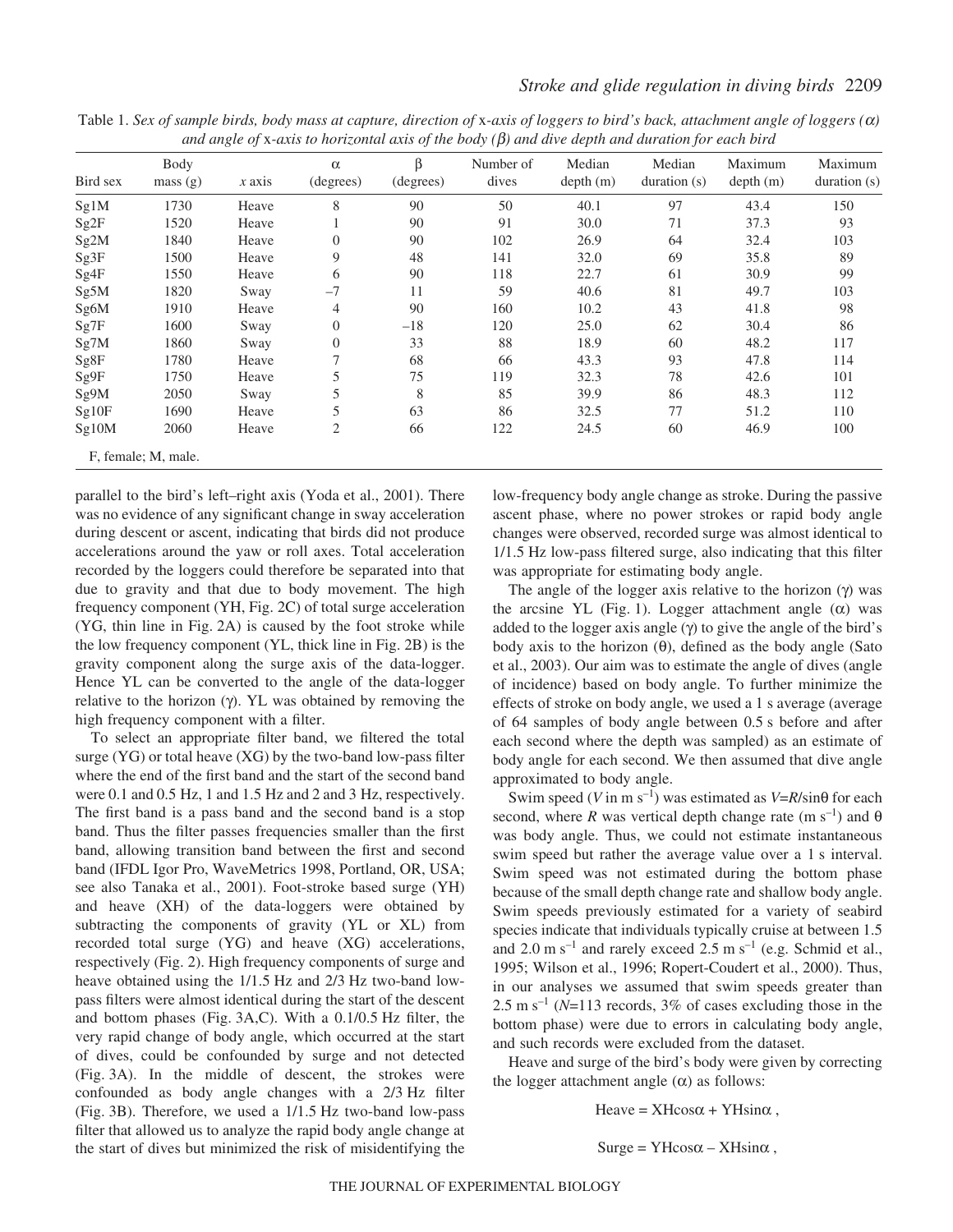

Fig. 2. Data from a male bird dive. (A) Diving behavior and total surge acceleration (YG), (B) the low frequency component of surge (YL) that was given by filtering total surge (YG) using a two-band low-pass filter, and the body angle (θ=arcsineYL+logger attachment angle  $\alpha$ ) and (C) the high frequency component of surge (YH) that was given by subtracting the low frequency component of surge (YL) from total surge (YG).

where XH and YH are the high frequency components of heave and surge, respectively.

In cormorant species the power stroke is generated by sweeping the webbed feet backwards and upward to make dragand lift-based forward thrust (Johansson and Norberg, 2003). In great cormorants *Phalacrocorax carbo* swimming horizontally in shallow water, the body is accelerated downward and forward during the power stroke of the feet and decelerated during the glide or recovery phase (Riback et al., 2004). For shags we also found that when the body accelerated downwards, it simultaneously accelerated forwards (Fig. 3A,B). Hence, we classified power stroke and glide as, respectively, negative and positive heave acceleration of the body (Fig. 3). Peaks were apparent in surge, which could be empirically defined if there were more than  $0.16 \text{ m s}^{-2}$  changes at 1/64 s intervals (see Watanuki et al., 2003) (Fig. 3A,B). The number of peaks of surge per second, counted by a Macro program on Igor (Tanaka et al., 1999) was defined as the frequency of thrust.

#### *Sample dives and analyses*

Data from nine of the 14 birds could be used to measure acceleration. Data from six individuals (three males and three

females) carrying data-loggers attached so as to record the heave-axis gave surge and heave acceleration directly since the loggers were almost vertical  $(>75^{\circ})$ ; Table 1) to the body axis of the birds. For the other three individuals (including two for which sway rather than heave was measured), we could only estimate uncorrected surge acceleration since the attachment angle (α) (see Fig. 1) was  $\langle 2^{\circ}$ and the heave or sway axis of the loggers was not vertical to the body axis (Table 1). From these nine birds, we sampled 100 dives between 7 and 43 m deep that showed a clearly defined bottom phase and no rapid changes of body angle or acceleration during descent and ascent.

We ran separate statistical analyses on the descent, ascent and bottom phases. For the descent and ascent phases, we carried out separate Restricted Maximum Likelihood (REML; Patterson and Thompson, 1971) analyses on body angle, frequency of thrust and swim speed, with the exception of frequency of thrust during ascent, since negligible thrust takes place during this phase and so no analyses were necessary (see Results). For each analysis, we included individual as a random effect, and instantaneous (i.e. current) depth (referred to in the results as 'depth') as a covariate. Previous studies have shown that diving seabirds may change body

angle and swim speed according to the bottom or maximum depth to which an individual dives (Wilson et al., 1996; Sato et al., 2002; Watanuki et al., 2003). We therefore also included mean bottom depth as a covariate in the analyses. An interaction term between current depth and mean bottom depth was also included. For the bottom phase, we carried out analyses on body angle and frequency of thrust only. Since instantaneous depth and mean bottom depth are almost identical during the bottom phase, only the former was included in the analyses. In addition, there were consistent differences in bottom depth between individuals, resulting in the REML analyses not producing robust results. Therefore, we pooled data for all individuals and used linear regression analyses with ANOVA. In total, three analyses were carried out on the descent phase, two on the ascent phase and two on the bottom phase.

To analyze the stroke pattern during descent further, we sampled 17 'deep dives' (>40 m) from three birds for which surge and heave were measured. We sampled heave and surge acceleration over 1 s intervals at depths of 1 m, 2 m, 5 m, 10 m, and at  $5 \text{ m}$  intervals thereafter to  $35 \text{ m}$ . In each 1 s sample, there were between one and three strokes from which we selected one at random. The duration of the power stroke and glide, and maximum positive heave and surge acceleration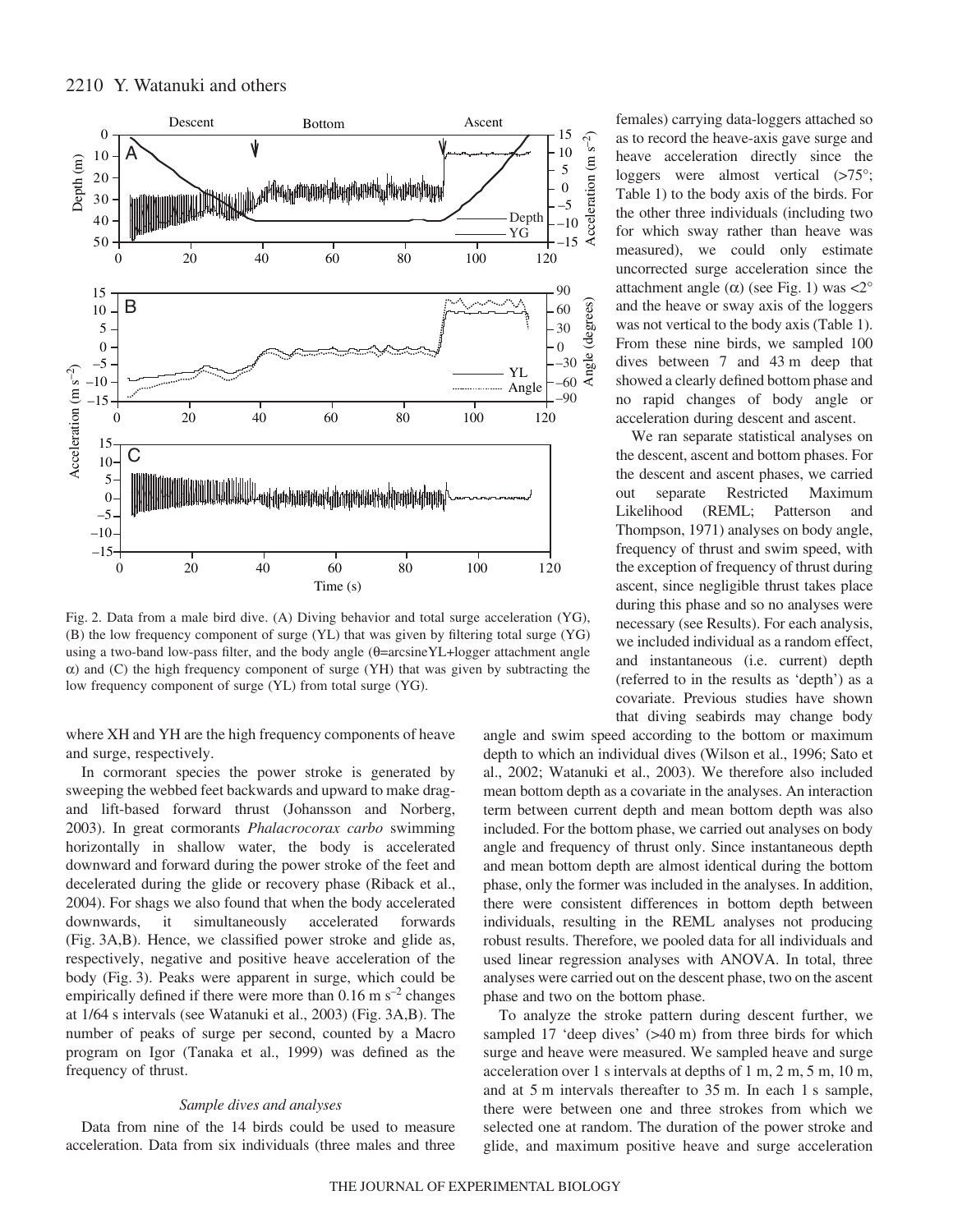

0.1/0.5 Hz;  $\frac{1}{1.5}$  Hz;  $\frac{1}{1.5}$  Hz;  $\frac{1}{2/3}$  Hz

Fig. 3. Enlarged records of acceleration and body angle during phases of the same dive as in Fig. 1. (A) High frequency component of heave (XH: foot stroke), that of surge (YH: forward thrust) and body angle at the start  $(0-1 \text{ m depth})$  and,  $(B)$  middle of descent phase  $(28-30 \text{ m})$ depth) and (C) those at the bottom phase (40 m depth). The high frequency components were obtained using the three types of low-pass filter, where the end of the first band/the start of the second band were  $0.1/0.5$  Hz,  $1/1.5$  Hz and  $2/3$  Hz, and shown by different types of lines. Thick horizontal bars in heave show power strokes. Circles in the figures for high frequency component of surge indicate forward thrusts (see the text for definition).

were measured on the print out of the data. The sum of the duration of the power stroke (the period when the heave was negative) and the duration of the glide (the period when the heave was positive) was defined as the stroke cycle (Fig. 3A,B), and the reciprocal of the stroke cycle as the frequency of the power stroke. Effects of current depth on the frequency of power stroke, power stroke duration, glide duration, maximum heave acceleration and maximum surge acceleration were examined using five separate REML analyses, each with individual as a random effect and current depth as a covariate. In all REML analyses, significance of variables and interaction terms was determined by comparing Wald statistics with percentiles of  $\chi^2$  distributions (Elston et al., 2001).

### **Results**

# *Diving behavior*

A total of  $1407$  dives  $(>1~\text{m})$  were recorded. Median dive

depth and dive duration of individuals varied between 10.2 and 43.3 m and 43 and 97 s, respectively (Table 1). Mean body mass was significantly greater in males (1896 $\pm$ 113 g, mean  $\pm$ s.d.) than females  $(1627 \pm 105)$  g) (Mann–Whitney *U*-test, *U*=2, *P*<0.01). However, there were no significant sex differences in median dive depth (*U*=21, *P*=0.65), maximum dive depth (*U*=21, *P*=0.65), median dive duration (*U*=21, *P*=0.65) and maximum dive duration  $(U=12, P=0.11)$ .

For the subset of 100 dives from the nine birds where surge and body angle were measured, the distribution of depth change rate showed a trimodal pattern with gaps between –0.6 to 0.3 m s<sup>-1</sup> and +0.3 to 1.0 m s<sup>-1</sup>. Accordingly the descent and ascent phases were defined as depth change rates below  $-0.6 \text{ m s}^{-1}$  and above  $1 \text{ m s}^{-1}$ , respectively. Birds were classified as being in the bottom phase of the dive if they had a narrow range of depth change rates between  $-0.3 \text{ m s}^{-1}$  and  $+0.3 \text{ m s}^{-1}$ . 113 (1.4%) of records could not be classified into these categories and were therefore excluded from subsequent analyses.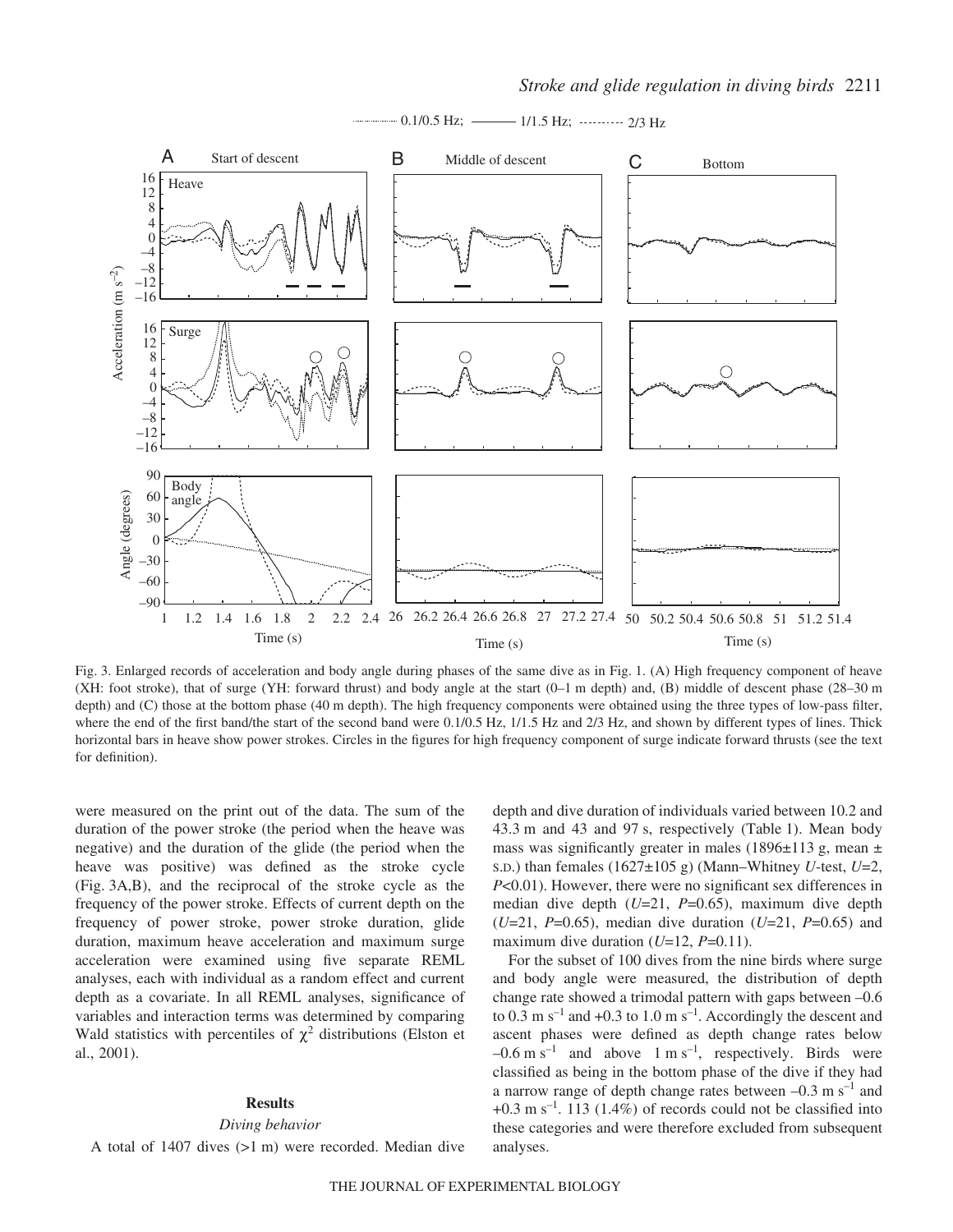

### Fig. 4. Changes of body angle (A,D), frequency of forward thrust (B,E) and swim speed (C,F) with current depth while descending and ascending. To show the trends, only mean values are indicated in the ranges  $0-2$  m,  $2-5$  m,  $5-10$  m,  $10-15$  m, and so on, based on  $100$ sample dives from nine birds, though all the data were used in the statistical analyses. Data from dives having bottom depths of each depth rank  $(0-10$  m and so on) are shown separately.

### *Behavior during descent*

Within 0.5 s of the start of a dive, shags made a >15 m s<sup>-2</sup> forward thrust accompanied by a rapid change in body angle from  $+60$  to  $-90^{\circ}$  (Fig. 3A). The mean of the maximum surge acceleration at the start of a dive varied between  $18.1\pm2.0~\text{m s}^{-2}$  and  $23.5\pm2.0~\text{m s}^{-2}$  among individuals.

At the start of the descent, body angle was almost vertical  $(-80^{\circ})$  but became significantly shallower  $(-70 \text{ to } -60^{\circ})$  by the time a bird reached a depth of  $5-10$  m depth (Fig. 4A, Table 2). There was a significant effect of mean bottom depth on body angle during descent, with body angle remaining closer to vertical on deeper dives. There was a significant interaction between depth and mean bottom depth such that for a given depth, body angle was steeper on deeper dives (Fig. 4A, Table 2). The frequency of thrust decreased with increasing depth and increased with mean bottom depth (Fig. 4B, Table 2). The interaction between depth and mean bottom depth was significant with the frequency of thrust decreasing less rapidly on deeper dives (Fig. 4B, Table 2). Swim speed did not vary with depth but was significantly higher for dives with greater mean bottom depth (Fig. 4C, Table 2). The interaction between depth and mean bottom depth was not significant.

There was a highly significant decrease in the frequency of the power stroke with depth (Fig. 5A, Table 2) due to a fivefold increase in glide duration and a 1.2-fold increase in power stroke duration (Fig. 5B, Table 2). Maximum heave acceleration recorded during a power stroke declined significantly with depth, but there was no effect of depth on maximum forward surge during a power stroke (Fig. 5C, Table 2).

#### *Behavior during ascent*

At the start of the ascent, there was a gradual shift in body orientation from a negative angle during the bottom phase to a positive body angle. Initially body angle was relatively steep  $(570^{\circ}; \text{ Fig. 4D})$ , but as the bird approached the surface, orientation became slightly but significantly shallower (Fig. 4C, Table 2). Body angle was steeper during ascent from deeper dives but there was no significant interaction between depth and mean bottom depth (Fig. 4D, Table 2). The frequency of thrust during ascent was infrequent and was not related to dive depth (Fig. 4E). Birds stopped stroking for at least 3 s at  $90-100\%$  (94.2 $\pm$ 4.7%) of the mean bottom depths and ascended passively for the remainder of the ascent. There was a highly significant increase in swim speed as the bird ascended (Fig. 4F, Table 2). Swim speed on the ascent was not related to mean bottom depth, but the interaction between depth and mean bottom depth was significant with a greater increase in swim speed in birds ascending from deeper depths  $(Fig. 4F, Table 2).$ 

### *Behavior during the bottom phase of the dive*

There was no evidence of a cyclic surge during the bottom phase (Fig. 3C), indicating that shags did not swim horizontally using a cyclic power stroke. Mean body angle of individuals during the bottom phase of the dive was negative and varied between  $-10$  and  $-69^{\circ}$  (overall mean for all individuals  $-35^{\circ}$ ) for 100 dives. We found a positive and significant effect of depth on body angle such that body angle increased from  $-42\pm20^{\circ}$  at 20–25 m depth to  $-33\pm14^{\circ}$  at 40–45 m depth (Table 2). Depth did not affect the frequency of thrusts.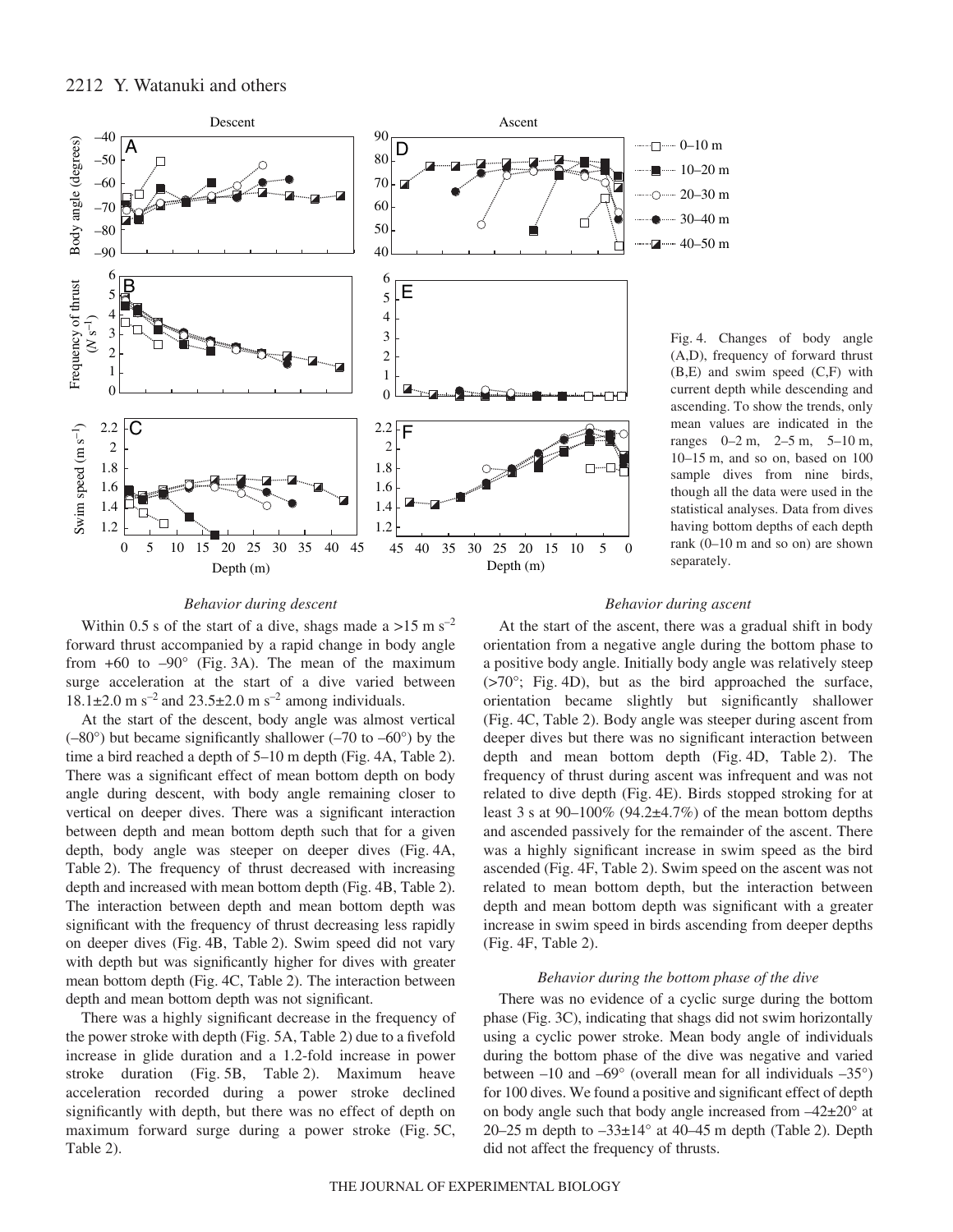| Phase         | Dependent variable      | Fixed effect      | Number<br>of birds | Number<br>of dives | Number<br>of records | Wald         | $\overline{P}$ |
|---------------|-------------------------|-------------------|--------------------|--------------------|----------------------|--------------|----------------|
| Descent       | Body angle              | Depth             | 9                  | 100                | 2064                 | 563.29       | < 0.001        |
|               |                         | Mean bottom depth | 9                  | 100                | 2064                 | 301.51       | < 0.001        |
|               |                         | Interaction term  | 9                  | 100                | 2064                 | 164.43       | < 0.001        |
|               | Thrust frequency        | Depth             | 9                  | 100                | 2064                 | 4529.69      | < 0.001        |
|               |                         | Mean bottom depth | 9                  | 100                | 2064                 | 287.62       | < 0.001        |
|               |                         | Interaction term  | 9                  | 100                | 2064                 | 112.21       | < 0.001        |
|               | Swim speed              | Depth             | 9                  | 100                | 2061                 | 0.40         | 0.53           |
|               |                         | Mean bottom depth | 9                  | 100                | 2061                 | 91.64        | < 0.001        |
|               |                         | Interaction term  | 9                  | 100                | 2061                 | 0.07         | 0.79           |
|               | Foot stroke frequency   | Depth             | 3                  | 17                 | 153                  | 1109.38      | < 0.001        |
|               | Power stroke duration   | Depth             | 3                  | 17                 | 153                  | 847.62       | < 0.001        |
|               | Glide duration          | Depth             | 3                  | 17                 | 153                  | 1732.51      | < 0.001        |
|               | Max. heave acceleration | Depth             | 3                  | 17                 | 153                  | 9.73         | < 0.001        |
|               | Max. surge acceleration | Depth             | 3                  | 17                 | 153                  | 0.06         | 0.81           |
| Ascent        | Body angle              | Depth             | 9                  | 100                | 1761                 | 12.00        | < 0.001        |
|               |                         | Mean bottom Depth | 9                  | 100                | 1761                 | 41.65        | < 0.001        |
|               |                         | Interaction term  | 9                  | 100                | 1761                 | 1.45         | 0.23           |
|               | Swim speed              | Depth             | 9                  | 100                | 1713                 | 2463.14      | < 0.001        |
|               |                         | Mean bottom depth | 9                  | 100                | 1713                 | 2.94         | 0.09           |
|               |                         | Interaction term  | 9                  | 100                | 1713                 | 7.46         | < 0.01         |
|               |                         |                   | Number             | Number             | Number               | <b>ANOVA</b> |                |
| Phase         | Dependent variable      | Fixed effort      | of birds           | of dives           | of records           | F            | P              |
| <b>Bottom</b> | Body angle              | Depth             | 9                  | 100                | 4016                 | 175.37       | < 0.001        |
|               | Frequency of thrust     | Depth             | 9                  | 100                | 4016                 | 0.42         | 0.52           |

Table 2. Results of the REML analyses carried out on the descent and ascent phases and regression analyses carried out on the *bottom phase*

REML, restricted maximum likelihood. All statistically significant results were retained after sequential Bonferroni adjustment.

#### **Discussion**

#### *Effects of devices and potential error*

It was impossible to estimate trip durations of birds without loggers during the study in order to make a direct comparison of attendance patterns of birds with and without loggers. However, there was no obvious sign that the data-loggers disrupted the attendance behavior of any of the shags since none of the study birds lost young while they were carrying a logger. The device mass was  $\langle 1\% \rangle$  of shag body mass; radio transmitters of this size deployed in a similar manner did not appear to disrupt behavior or breeding success of European shags (Wanless et al., 1991a) or Japanese cormorants *P. filamentosus* (Watanuki et al., 2004). We therefore assumed that our data-loggers, which were only deployed for a short period (<2 days), did not adversely affect behavior, although we could not rule out possible effects on swimming behavior and energetics as suggested by Croll et al. (1991) and Culik and Wilson (1991).

We also assumed that the angle of dives was the same as the body angle. Great cormorants swimming horizontally in shallow  $(\leq 1 \text{ m})$  water have a negative tilt (angle of body axis against swimming direction) of 6–15°, which gives negative lift, presumably to compensate high buoyancy (Riback et al., 2004). When the shags have a body angle of  $-70^{\circ}$  during descent, the maximum error of estimated speed is 15% allowing 15° of tilt. In our study we did not measure tilt directly but as shags descended almost vertically they might not require tilt to compensate buoyancy. Clearly it would be advantageous to collect information on body angle and tilt for shags but until such data are available we believe that the assumption that the angle of dive is equivalent to the body angle is reasonable.

#### *Regulation of stroke*

Buoyancy in cormorant species of similar mass to European shags has previously been estimated to be between 2.2 and 8 N at the surface, to have decreased markedly by 20–40 m, and to remain positive down to depths of at least 100 m (Lovvorn et al., 1991b; Wilson et al., 1992a; Riback et al., 2004). In our study, in which shags did not dive deeper than 40 m, birds ascended passively from this depth, indicating that they had positive buoyancy down to at least 40 m.

During descent shags maintained an approximately constant swim speed and apparently responded to decreasing buoyancy by reducing the frequency of thrust by decreasing the rate of power strokes (Figs·4A, 5A). A decrease in the frequency of forward thrusts during descent has also been described in Brünnich's guillemots *Uria lomvia*, a wing-propelled diving seabird (Watanuki et al., 2003).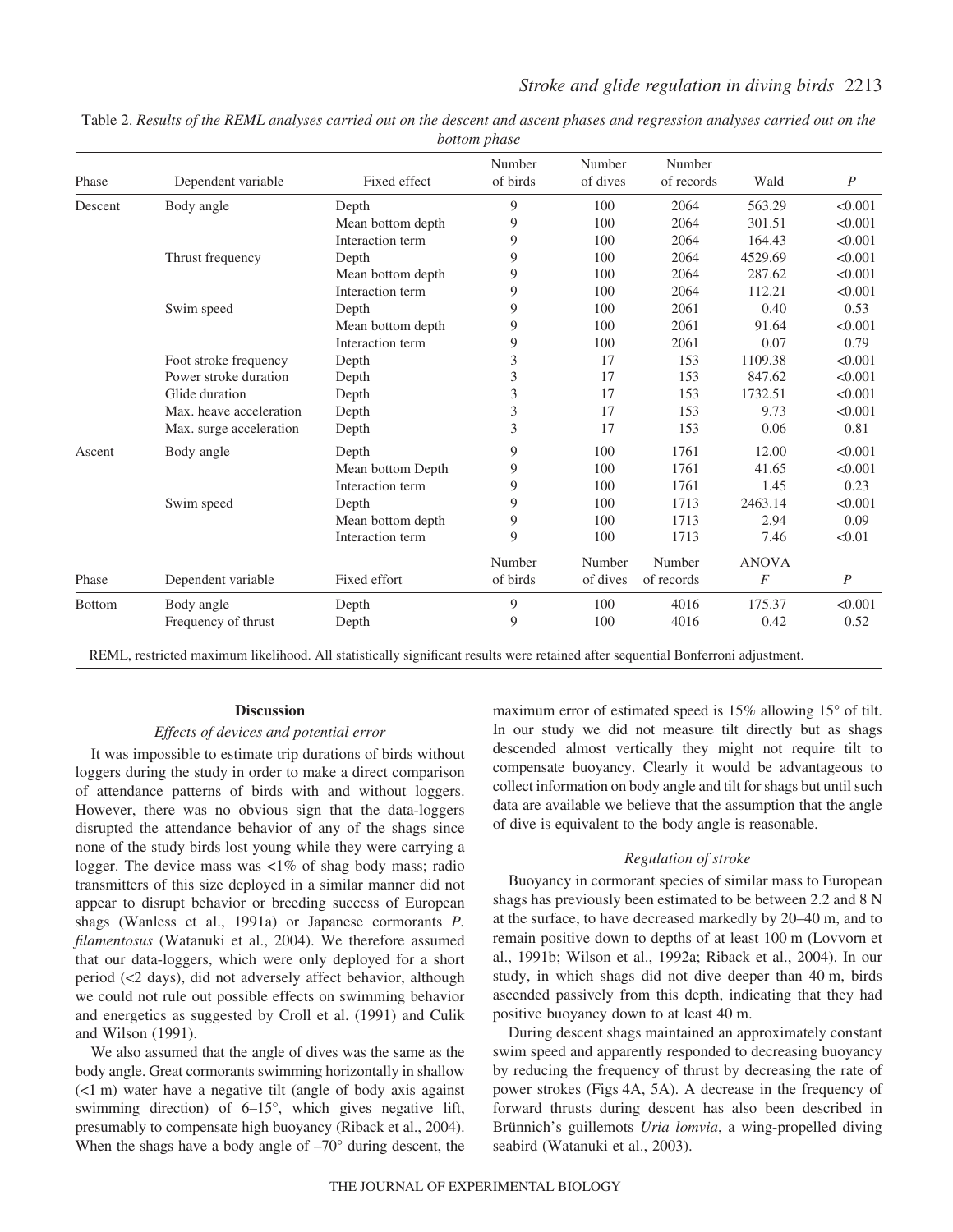

Fig. 5. Changes of  $(A)$  the foot stroke frequency,  $(B)$  the duration of power stroke (open symbols) and glide (closed symbols) and (C) the maximum acceleration of surges (open symbols) and heaves (closed symbols) during descent phase for  $17 \text{ deep } (\geq 40 \text{ m})$  dives from three birds. Different symbols indicate different birds. Effects of depth on the frequency of strokes, duration of power stroke and glide, maximum heave acceleration were significant. To demonstrate these effects, linear regression lines are also given.

Shags did not alter the maximum forward thrust acceleration in a power stroke during descent (Fig. 5C). They decreased the maximum heave acceleration, but the decrease was small (<5%). Therefore, a decrease in the frequency of forward thrusts, rather than a change in strength, was the main mechanism used to adjust average forward thrust. This decrease in the frequency of stroke was not achieved by varying the duration of the power stroke, which showed only a slight (1.2-fold) increase with depth; rather, shags adjusted the duration of the glide (fivefold variation; Fig. 5B). Our findings therefore support the general idea that seabirds keep within a range of high physiological efficiency of contracting muscle (Goldspink, 1977; Pennycuick, 1996; Lovvorn et al., 1999; Lovvorn, 2001). However, in zebra finch *Taenopygia guttata* flying in a wind tunnel, contractile velocity in the pectoralis muscle changes with flight speed (Tobalske et al., 1999). The regulation of strokes in air and water therefore needs to be compared using consistent technique.

The pattern of regulation used by a foot-propelled species such as the European shag, apparently differs markedly from



Fig. 6. Effects of bottom depth on the mean frequency of forward thrust while descending for each dive. The regression line was significant (*r*=0.72, *F*(1,98)=107.41, *P*<0.001; frequency=  $3.61 - 0.02 \times$ depth in m). Different symbols are data from different birds.

that of wing-propelled divers such as penguins and auks. Magellanic penguins *Spheniscus magellanicus,* generate forward thrust on both the downstroke and the upstroke (Bannasch, 1995), and decrease the amplitude and the frequency of the wing stroke while they are descending (Wilson and Liebsch, 2003). Brünnich's guillemots have a higher frequency of forward thrust during descent to 20 m due to forward thrust being produced on the downstroke and the upstroke, but forward thrust occurs only on the downstroke at deeper depths (Watanuki et al., 2003).

Shags had a nearly constant swim speed throughout the descent (Fig. 4A). Brünnich's guillemots, however, increased the swim speed to counteract the strong buoyancy in shallow  $(<20 \text{ m})$  water and attained a nearly constant swim speed below 40–60 m (Watanuki et al., 2003). The rapid change of body angle at the start of dives in our shags almost certainly corresponded to the pre-dive leap (Wilson et al., 1992b), which is a conspicuous feature of European shag diving behavior. Birds did not stroke for 0.5 s after this (Fig. 3), indicating that they leap and enter the water using inertia. This could facilitate rapid acceleration of swim speed to overcome the strong buoyancy in shallow water.

#### *Body angle and swim speed*

Shags descended and ascended almost vertically and hence minimized transit time between the surface and foraging depth. However, below  $5 \text{ m}$  on the descent, body angle became significantly less vertical  $(-60 \text{ to } -70^{\circ})$ ; Fig. 4). The reason for this change is obscure. One possibility is that birds make horizontal movements as they descend in response to shoals of fish near the bottom. This potential benefit in terms of increased prey capture presumably offsets the cost of increased transit time (for example a 3 s increase in descent time at a body angle of  $-70^{\circ}$  and 1.6 m s<sup>-1</sup> swim speed over a depth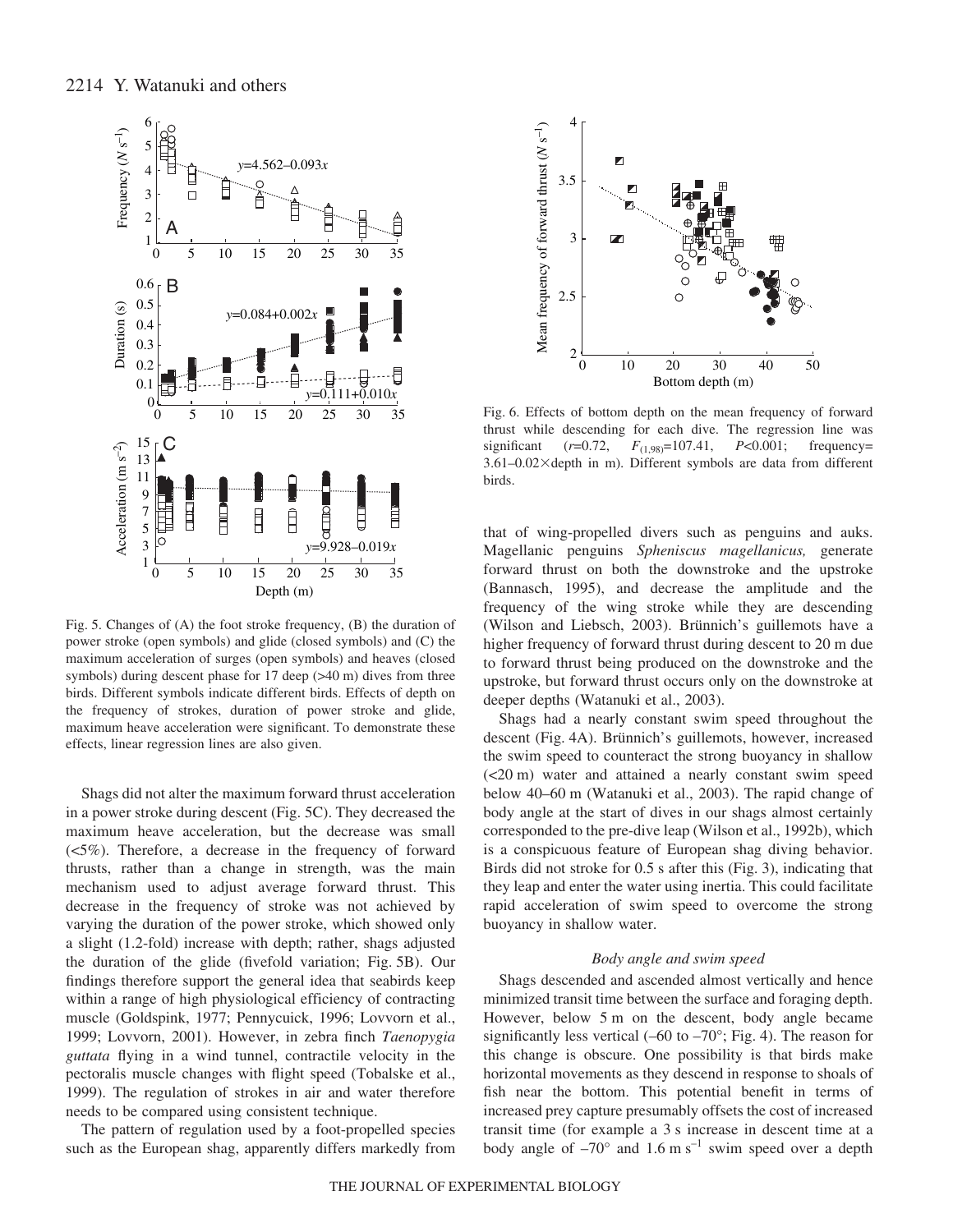range of 10–40 m). Hustler (1992) hypothesized that diving birds keep the body angle vertical in order to stay down, particularly in shallower water where buoyancy is greater because the birds have to direct force downward. In our study shags had a significantly shallower body angle when they foraged in deeper water, also supporting this hypothesis.

During ascent, body angle became less vertical (80–60°) above  $5m$ . An oblique ascent angle in penguins has been suggested to allow birds to search both the vertical and horizontal components of the water column (Wilson et al, 1996) or move horizontally by using increased buoyancy near the surface (Sato et al., 2004). However, shags are generally believed to feed almost exclusively during the bottom part of the dive rather than during the ascent. Sato et al. (2002) suggested that slowing down near the surface could be one way of potentially avoiding decompression sickness in King penguins *Aptenodytes patagonicus* diving deeper than 100·m. However, in shags ascending from depths of less than 40 m the decrease in body angle was small and ascent swim speed was still high near the surface (Fig. 4B), so this explanation is unlikely in this case.

Shags descended at an approximately constant swim speed  $(1.2-1.8~\mathrm{m~s}^{-1})$ . To minimize the energy lost to the water through friction, seabirds are suggested to keep within a range of speeds that minimize the drag coefficient (Lovvorn et al., 1999). During descent Brünnich's guillemots keep within a range of swim speeds  $(1.2-1.8 \text{ m s}^{-1})$  that are estimated to minimize the drag coefficient  $(1.2-1.5~\text{m s}^{-1})$ ; Lovvoren et al., 1999; Watanuki et al., 2003). In contrast, in Brandt's cormorant *P. penicillatus* there is no clear evidence, based on the drag coefficient *vs* Reynolds number curve (fig. 8 in Lovvron et al., 2001), to support the idea that this species selects the maximum speed that avoids a rapid non-linear increase in drag. Thus the reason why shags keep within a narrow range of swim speeds while they descend is uncertain.

#### *Effects of bottom depth*

During the breeding season shags on the Isle of May feed predominantly on sandlance *Ammodytes marinus*, which they catch on or just above the seabed (Wanless et al., 1991a,b). In the present study we found that, on average, shags maintained a body angle of –35° during the bottom phase of the dive and rarely showed active horizontal swimming. This suggests that the birds may move relatively slowly over the seabed and concentrate their foraging effort in one place with the body pointing down towards the sand. Therefore, they are most likely to determine their foraging site and depth prior to each dive, and have the potential to regulate swim speed, body angle and stroke pattern depending on the depth finally attained as well as the depth changes during descent.

Because of air compression, buoyant resistance decreases dramatically with depth. Based on biomechanical modeling, it is suggested that seabirds can decrease mean mechanical power output when they make deeper dives (Hansen and Ricklefs, 2004). Assuming that shags do not change the pre-dive air volume according to the bottom depth, our data support this idea. Shags decreased the mean frequency of power stroke throughout the descent phase as they made dives with deeper bottom depth (Fig. 6). Maximum heave acceleration of the body by power stroke did not vary greatly with depth and actually decreased slightly with depth (Fig. 5). Thus mean mechanical power output per unit time should decrease as the birds make dives with deeper bottom depth.

In conclusion, we have shown that foot-propelled diving European shags descend almost vertically. They decrease the frequency of the power stroke with increasing depth, possibly in response to decreasing buoyancy. This regulation is achieved mainly by changes in glide duration. Birds appear to maintain the duration and maximum strength of the power stroke and thus optimize muscle contraction efficiency.

### **List of symbols**

| $\boldsymbol{R}$ | vertical depth change rate             |
|------------------|----------------------------------------|
| V                | swim speed                             |
| XG               | total heave                            |
| <b>XH</b>        | high frequency component of surge      |
| YG               | total surge acceleration               |
| YH               | high frequency component of heave      |
| YL               | gravity component along the surge axis |
| $\alpha$         | logger attachment angle                |
| γ                | logger axis angle                      |
|                  | body angle                             |

The work was supported by Grant-in-Aid (14656074, 14405027, 15255003) and the 21st century COE program (Neo-Science of Natural History led by H. Okada) from the Department of Science and Technology. The fieldwork was carried out with permission from Scottish Natural Heritage (permit number 15/R/38). Two anonymous referees gave invaluable comments on the manuscript.

#### **References**

- **Alexander, R. M.** (1992). *Exploring Biomechanics: Animals in Motion*. New York: W. H. Freeman.
- **Bannasch, R.** (1995). Hydrodynamics of penguins-an experimental approach. In *The Penguins* (ed. P. Dann, I. Norman, and P. Reilly), pp. 141-176. Chipping Norton, NSW: Surrey Beatty & Sons.
- **Butler, P. J. and Jones, D. R.** (1997). Physiology of diving of birds and mammals. *Physiol. Rev.* **77**, 837-899.
- **Croll, D. A., Osmek, S. D. and Bengtson, J. L.** (1991). An effect of instrument attachment on foraging trip duration in chinstrap penguins. *Condor* **93**, 777-779.
- **Croxall, J. P., Naito, Y., Kato, Y., Rothery, P. and Briggs, D. R.** (1991). Diving patterns and performance in the Antarctic blue-eyed shag *Phalacrocorax atriceps*. *J. Zool. Lond*. **225**, 177-199.
- **Culik, B. and Wilson, R. P.** (1991). Swimming energetics and performance of instrumented Adélie penguins (*Pygoscelis adeliae*). *J. Exp. Biol.* **158**, 355-368.
- **Elston, D. A., Horgan, G. W. and Hunter, E. A.** (2001). *Introduction to REML for Scientists.* Edinburgh: BIOSS.
- **Goldspink, G.** (1977). Mechanics and energetics of muscle in animals of different sizes, with particular reference to the muscle fibre composition of vertebrate muscle. In *Scale Effects in Animal Locomotion* (ed. T. J. Pedley), pp. 37-66. London: Academic Press.
- **Grémillet, D., Argentin, G., Schulte, B. and Culik, B. M.** (1998). Flexible